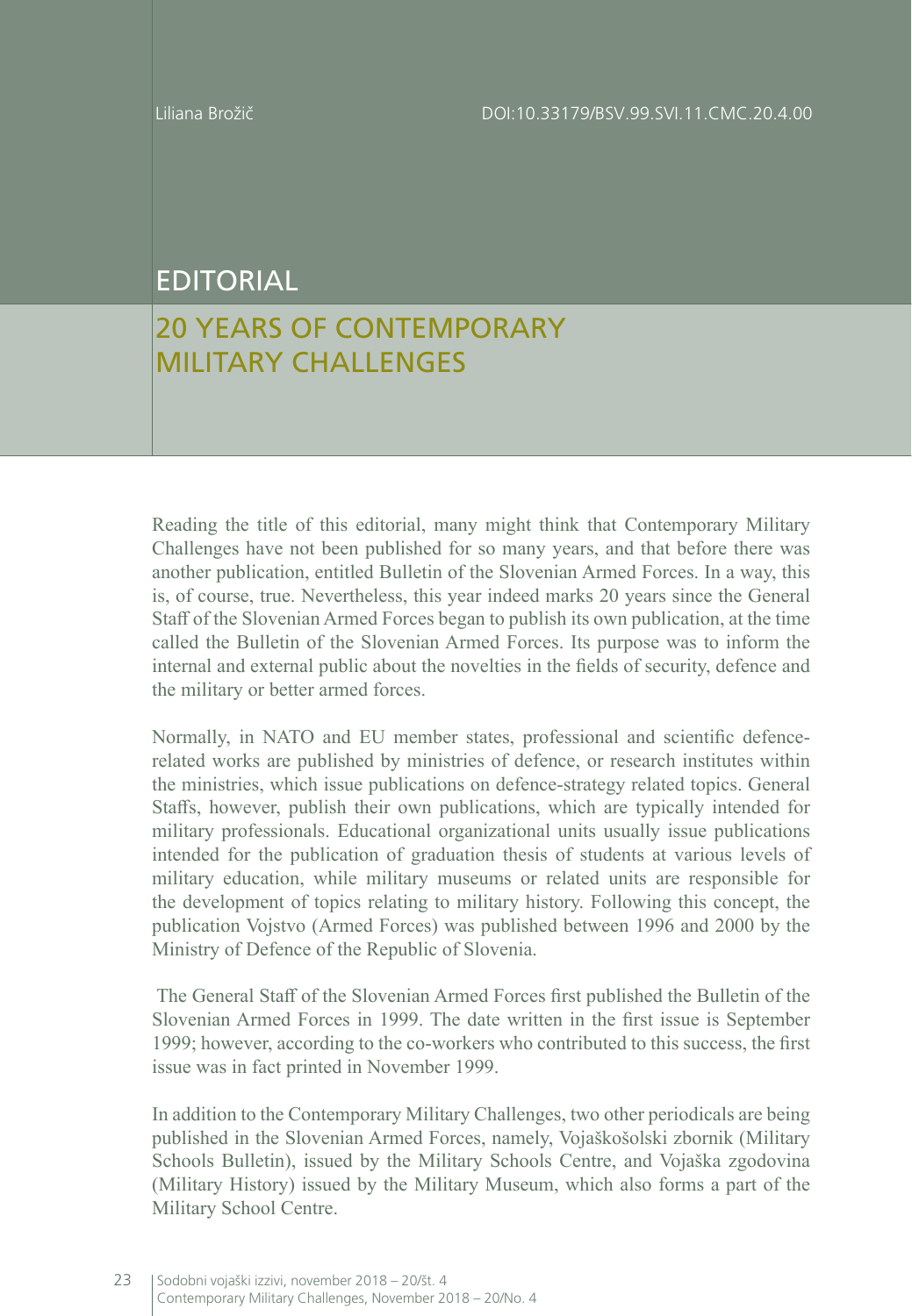The gap, which occurred after Vojstvo was no longer published, was filled by the Bulletin of the Slovenian Armed Forces, later the Contemporary Military Challenges, which publishes scientific and professional articles by Slovenian and foreign authors. The name of the publication was changed upon the advice of Editorial Board members on the grounds that the name "bulletin" did not reflect the contents or the subject field of the publication. In the dictionary of standard Slovene, the Slovene equivalent for "bulletin" is defined as a short official message to the public, a note, an informative periodical or newsletter.

Consequently, the editorial board undertook the demanding task of finding a new name for the publication and found the name Contemporary Military Challenges.

Much work and effort have been invested in the production of a military publication. The majority of those who contributed to this effort were engaged primarily on their own initiative, in private time. Writing articles according to international standards requires order, effort and discipline. Many gave up before they even started to write and, the authors who have written articles for this military publication have, in most cases, departed from the average further down their careers.

The authors have been numerous. Sixty people have been members of the editorial board between the beginning of the publication and the end of 2018. Since 2008, when peer review was introduced, 279 authors have contributed their articles, many of them repeatedly. The one especially standing out is a Slovenian Armed Forces Major who has written 10 articles. The list of all referees includes 103 names. The referee who has contributed the largest number of reviews is a Brigadier General with 54 reviews. There are also 18 referees who have contributed more than ten reviews.

| Year | No. of articles | Scientific<br>articles | Professional<br>articles | Editorial      |
|------|-----------------|------------------------|--------------------------|----------------|
| 2017 | 24              | 21 (87.5%)             | 3(12.5%)                 | 5              |
| 2016 | 25              | 18 (72%)               | 7(28%)                   | 5              |
| 2015 | 21              | 10 (48%)               | $11(52\%)$               | $\overline{4}$ |
| 2014 | 25              | $16(64\%)$             | 9(36%)                   | $\overline{4}$ |
| 2013 | 24              | $12(50\%)$             | 12 (50%)                 | 10             |
| 2012 | 26              | $11(44\%)$             | 14 (56%)                 | $\overline{4}$ |
| 2011 | 31              | 17 (54%)               | 14 (45%)                 | $\overline{4}$ |
| 2010 | 45              | 17(37%)                | 28 (62%)                 | $\overline{4}$ |
| 2009 | 42              | 18 (43%)               | 24 (57%)                 | 7              |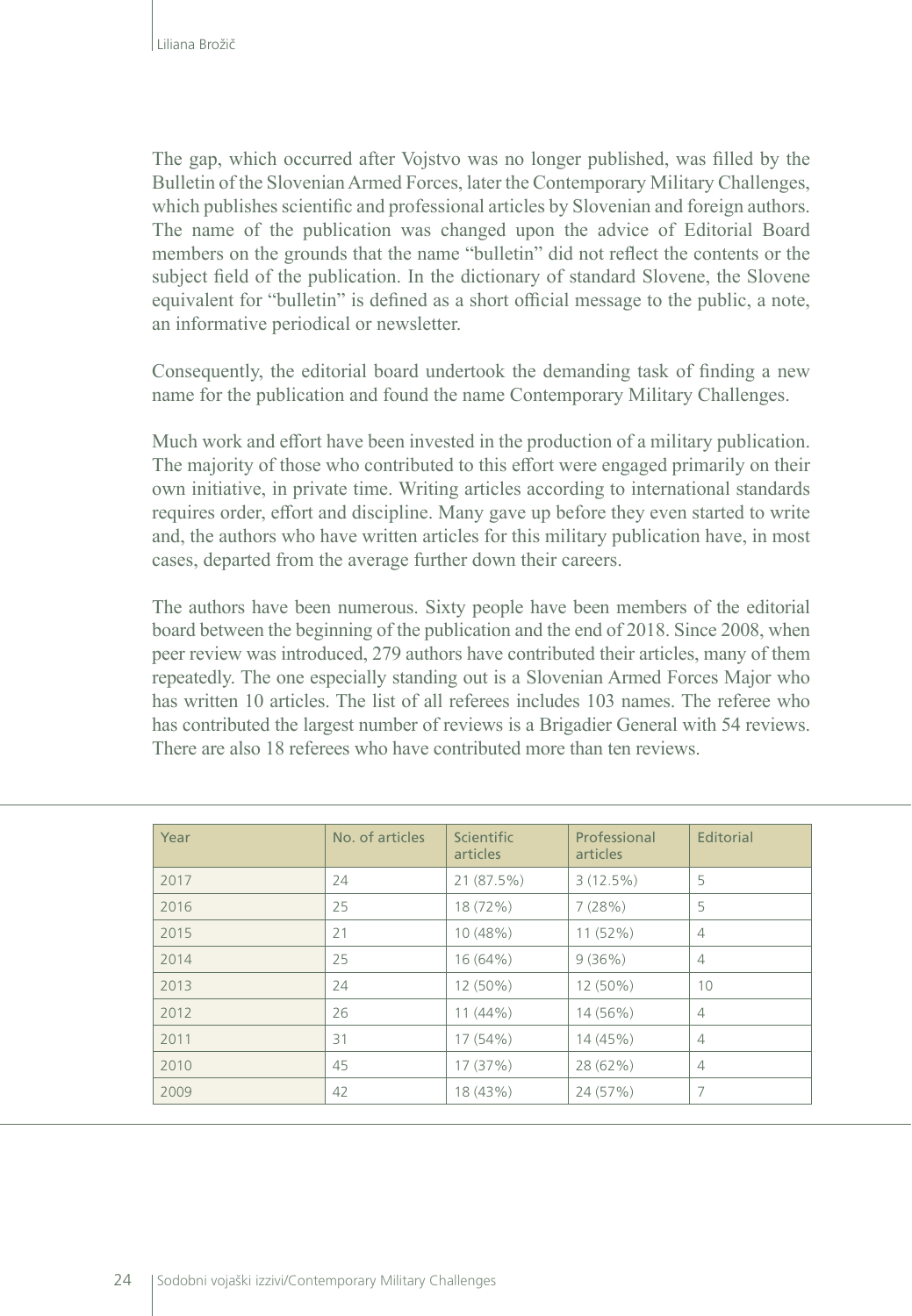The long years of effort have yielded results and resulted in a fact that, in 2010, the Slovenian Armed Forces publication was indexed in the PAIS International database within Proquest. Consequently, it was included in the list of the journals of the Slovenian Research Agency. For the publication of articles in the Contemporary Military Challenges, the authors are therefore granted 30 academic points.

The quality of the contents will certainly be preserved in the future, since the editorial board and the editorial council provide a wide range of authors from various fields, institutions and countries.

On the 20<sup>th</sup> anniversary of the publication, appreciation goes to every single person who has contributed to the fact that, even when everything did not run smoothly, the publication kept going and was regularly published. There have been and still are individuals who have contributed more, better and with more motivation, but everyone deserves credit for the success of the publication.

In this last issue of the jubilee year, the authors devoted themselves to very topical subjects.

In his article*Reduction of risks for the development of civil-military conflicts***Branimir Furlan** highlights the need for military leadership to recognise the prevailing role of civilian leadership in debates, which give rise to disagreements, and the need for a prudent use of civilian control mechanisms by the bodies exercising control. Does that sound familiar?

In his article *Defining concepts in the case of a military strategy* **Pavel Vuk** writes about the theories, strategies and concepts. He derives his findings from Sartori's method of concept analysis and Goertz's method of attaching or removing adjectives to and from a concept. He claims that military strategy is a concept and that concepts are the cornerstones of theory. What does this mean in practice when the properties of concepts must be measurable?

There is no generally accepted definition of a robot and definitions of a military robot are often unclear, say **Anja Kolak** and **Franc Mali** in their article *(Military) Robot systems: criteria for classification and social and ethical dilemmas*. They propose starting points for the creation of a new definition of a (military) robot system and highlight other dilemmas that are generated by the development and use of autonomous robot systems.

**Marjan Sirk** notes that the communication strategy and its proper implementation can make a decisive contribution to the realization of national goals, and, using effective strategic communications, the state can also work to the benefit of its armed forces and make a decisive contribution to the country's security. Under the title *Strategic communications as an element of state power* the author draws